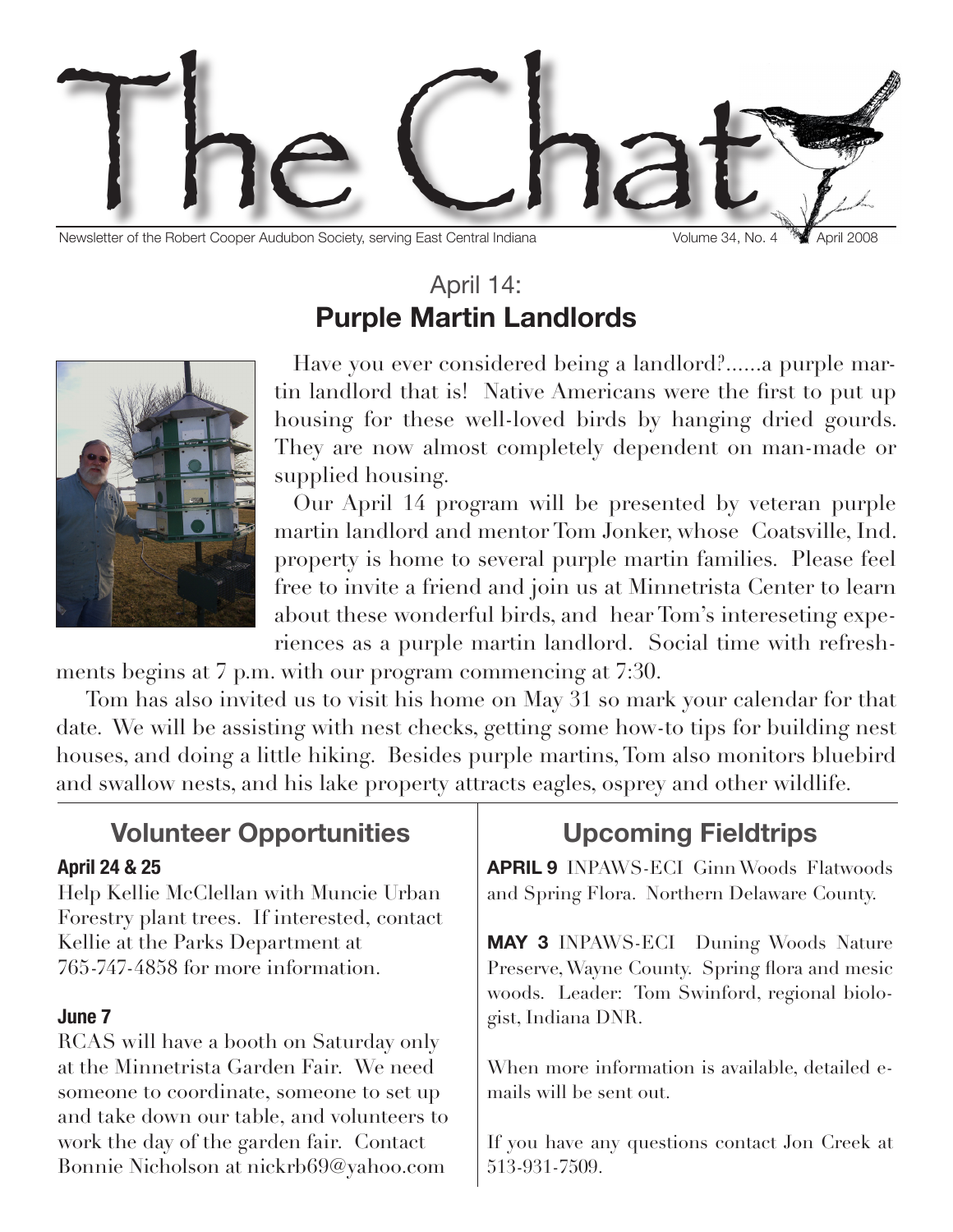### The Ovenbird: April Bird of the Month

*Ovenbird: Seiurus aurocapillus* By Helen Twibell



The first question that may pop in your mind about the ovenbird may be how did it get its name. After experiencing this

query in my own mind, I asked my husband, who responded in the same way. The reason given for the common unscientific name of the bird is because it is a bird of the forest floor where it builds its "Dutch oven" type nest. The nest, which is completely arched-over with a side entrance, is built on the ground, usually in the open. It is constructed of dead leaves and plant fibers, lined with grass and hair. It is almost impossible to detect, since it is worked into the forest floor and covered with dead leaves. The four or five eggs deposited there are white spotted with brown. After the eggs hatch, it has been known for two males, as well as the female, to feed the young. Also it has been observed that a male frequently has more than one mate----as many as three sometimes.

Having identified the architecture and location of the ovenbird's nest, we need to know what to look for in coloration and form of the bird itself. The ovenbird, being of a species of the wood-warbler family, is the only warbler which looks like a miniature thrush. It is 5" to 6" in length and is said to be heavybodied with olive green above, white below with dark streaks similar to those of a thrush. It

has a conspicuous white eye ring, an orange-brown crown bordered with black stripes. The legs are pinkish. It feeds mostly on the ground and its mincing walk is dainty and distinctive.

The voice of the ovenbird is one of the most obvious in the woods, once it has become familiar. The song is a loud staccato----teacher--teacher--teacher- -teacher--teacher. The delivery is vigorous, and the song grows louder as it progresses, becoming louder at the end. The flight song is an indescribable jumble of notes of various pitches, a combination of warbles and twitters with generally a few teachers thrown in. This flight song is usually given at night and is not as familiar as the common song. As it sings the bird will rise above the ground, sometimes to the treetops. Then it flies about beating its wings in a high arc over its back while warbling a musical series of notes.

The ovenbird has become a fairly common summer resident and common migrant all over the state of Indiana. This may have been brought about by the widespread cutting of timber and other habitat changes in the southern part of the state where once, more larger, rougher, forested areas existed as suitable habitats for the ovenbird. Driven to find additional suitable forested lands suitable for nesting, the ovenbird has enlarged its territory within the state. It prefers deciduous forests, primarily mature woodlands which are dry and not thick with underbrush and other low growths. Most of its feeding is done on

the ground, but it may use a low branch for a lookout and singing perch. Recent research has studied the effect of forest fragmentation on the breeding success of songbirds such as the ovenbird. Even though this species uses a relatively small breeding territory, it is found that the birds have much better breeding success in large, continuous stands of forests than in smaller forest patches. For one thing, the ovenbird might tend to be safer in the deeper woods from the prey of the feral cats, dogs, foxes, crows and jays. Food for the ovenbird might be more plentiful under the leaves and on the cool, dark ground of the larger areas.

The ovenbird is definitely a migrant bird and breeds from Newfoundland, central Quebec and southwest Mackenzie in Canada to eastern N. Carolina, northern Georgia, Arkansas, Colorado and southern Alberta. It winters from eastern S. Carolina and the Gulf Coast south to the Lesser Antilles and through Mexico to Columbia.

The ovenbird does not seem to be an endangered species yet. It may be very abundant in one location and absent in another. The long-term conservation of wood-warblers such as the ovenbirds, will require monitoring, habitat preservation and restoration and cowbird control.

I must confess this researching of the ovenbird and of its unusual nest has given me the secret urge to steal into a quiet, dark woods one summer day to see if I could find an ovenbird and its nest.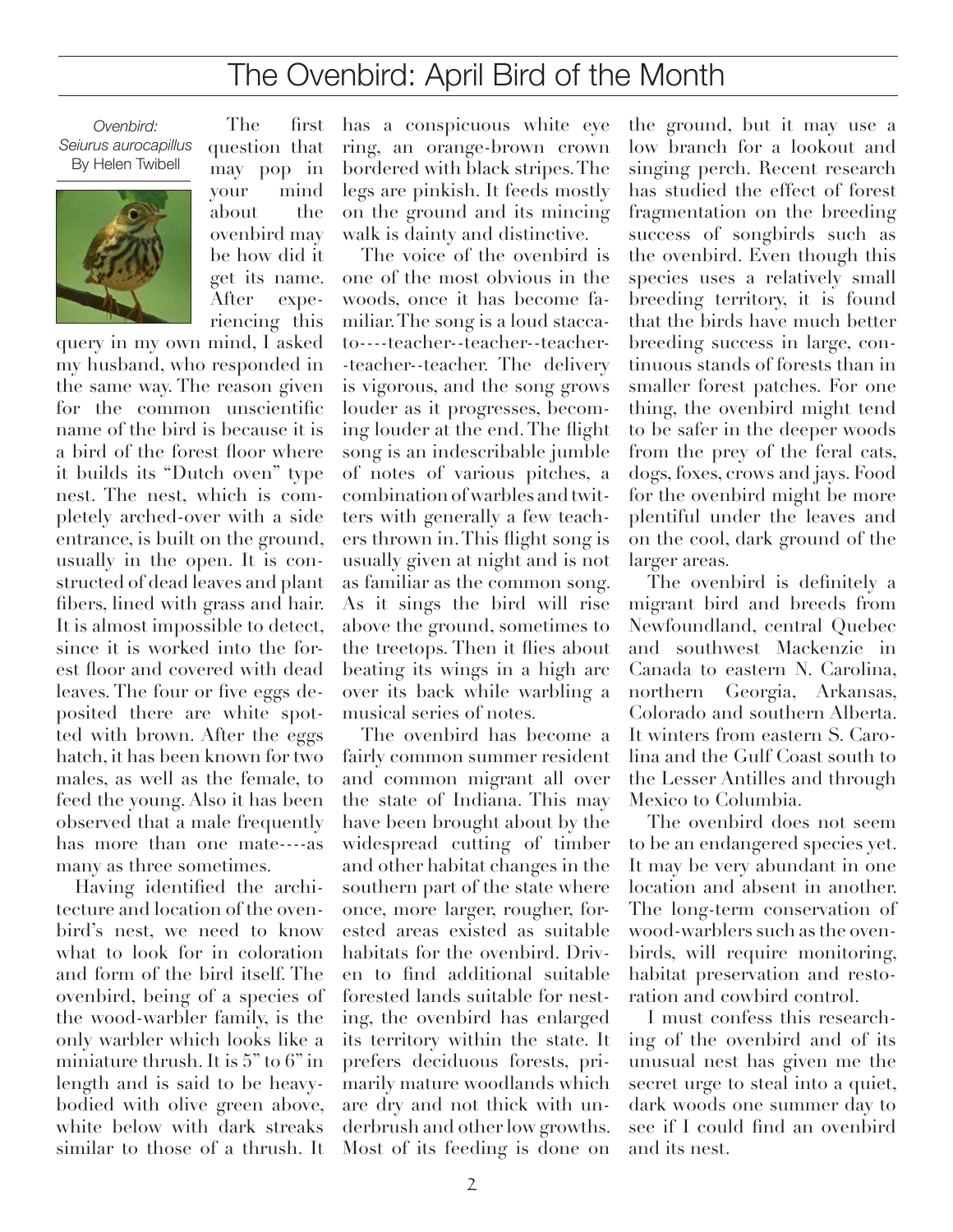### Conservation Update

The invasives group of Jon Creek, Bill Grummer, Charlie Mason, Frank Meeker and Jeff Ray have been working at Summit Lake State Park in the Nature Ponds area cutting honeysuckle, autumn olive, multiflora rose and white mulberry. We have treated about 30 acres, which lies east of CR 500E and north and south of CR 750N to Pintail Pond. The honeysuckle has been grueling to say the least. Our project area is roughly 600 acres total, of which 230 acres will be the treatment area. The plan is to break up the treatment area into manageable blocks. Thankfully many blocks have minor invasive impact now, but left untreated will take over the bird areas in the future. Everyone is welcome to help with the project. If you have two to three hours to help, the wildlife will thank you and the fresh air will do you good.

During our time, we have seen woodcock, sandhill cranes, and greater white fronted geese to name just a few. Call Bill Grummer for the long list of birds we have seen migrating north this spring.

The team has also been working at Robin Scott's cutting and treating invasives while we wait for the ground to dry so we can plant 18 acres of prairie. The conservation committee has met with the Minnetrista staff to talk about conservation ideas for RCAS' service area. After our next meeting we will have a more complete report. At our next RCAS monthly meeting we will hand out a "Natural Areas of Henry County: A Guide" booklet. The sponsors are Henry County Soil & Water Conservation District, IDNR - Division of Nature Preserves, and Henry County Community Foundation. We hope to have a field trip so you all can see what is being accomplished in helping wildlife habitat.

#### **RCAS T-Shirts**

Is your RCAS tee showing a little wear? Or, maybe you never got one? We need a minimum order of 12 shirts to print up a new batch. If interested in coordinating an order, please contact Bonnie Nicholson @ nickrb69@yahoo.com.

Information about RAS tees can be found on our web site at cooperaudubon.org by clicking on the "Other Happenings" link.

#### Thanks for your support.

### Understanding Global Warming: **What causes it?** *Part 3 of a 6-part series on the facts about Global Warming*

In its February 2007 report, the Intergovernmental Panel on Climate Change, established by the World Meteorological Organization and the United Nations Environment Programme, expressed more than 90 percent confidence that global warming is caused by human activity — namely, an increase in the amount of carbon dioxide, methane, and other heat-trapping "greenhouse" gases in the atmosphere.

Like glass in a greenhouse, these gases allow the sun's heat through the atmosphere, but then trap much of it near the Earth's surface. For billions of years they have played an important role in maintaining the proper temperatures for life to thrive. But since the Industrial Revolution, human activity has led to a dramatic increase in the amount of these heat-trapping gases. Carbon dioxide levels have risen from pre-Industrial levels of 280 parts per million to 379 parts per million. The amount of methane, another greenhouse gas, has more than doubled. The result has been a measurable warming trend called global climate change or, more specifically, global warming.